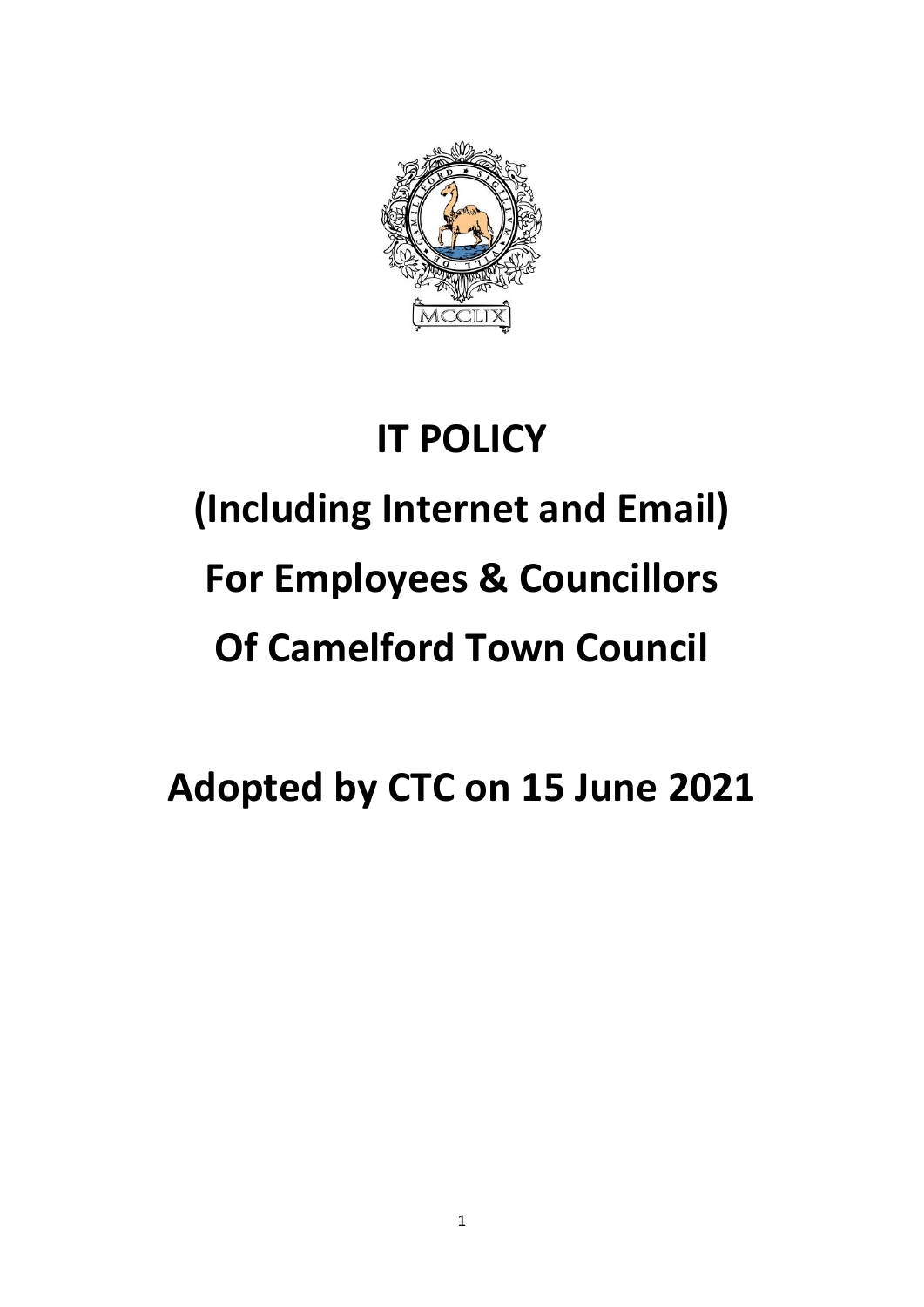## Contents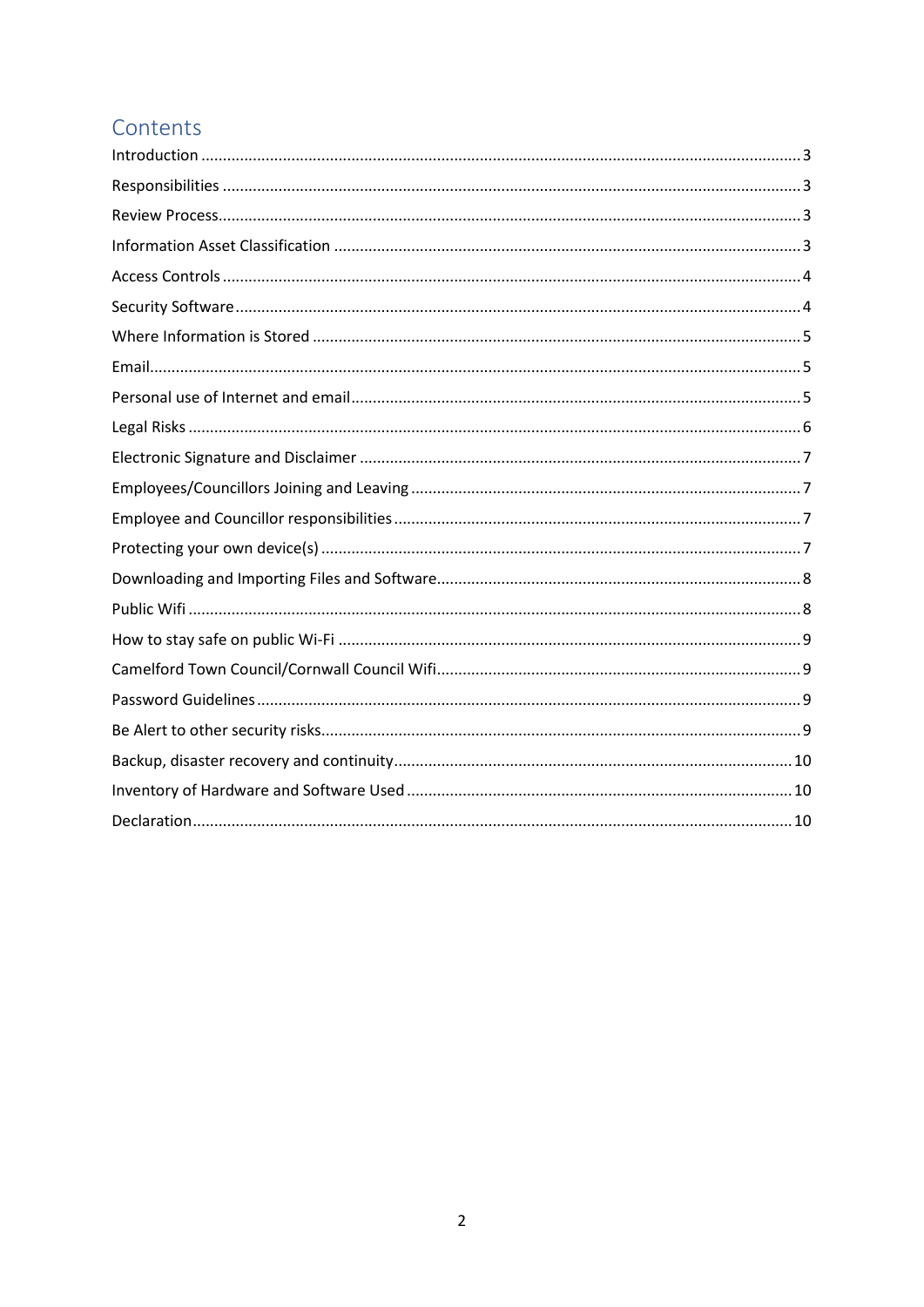#### <span id="page-2-0"></span>Introduction

Data security is an ever-increasing risk for most organisations including councils. However, the number of breaches which are the result of highly sophisticated attacks from hackers is still very limited; most breaches are still the result of human error or relatively unsophisticated phishing attacks.

This IT security policy helps Camelford Town Council (CTC) to:

- Meet our legal obligations under the General Data Protection Regulation and other laws
- Reduce the risk of IT problems
- Plan for problems and deal with them when they happen
- Keep working if something does go wrong
- Protect Council and employee data
- Keep valuable Council information
- Ensure proper use of CTC's internet and email system

#### <span id="page-2-1"></span>Responsibilities

- Town Clerk is responsibility for the IT security strategy
- Deputy Town Clerk has operational responsibility for implementing this policy
- Cloudy IT is the IT partner organisation CTC use to help with our IT support
- Seadog IT website support
- Andy Lawler, Yetiserve alarms/CCTV
- Town Clerk is the Data Protection Officer to advise on data protection laws and best practices

#### <span id="page-2-2"></span>Review Process

CTC will review this policy bi-annually.

#### <span id="page-2-3"></span>Information Asset Classification

CTC will only classify information assets which are necessary for the completion of our duties. CTC will also limit access to personal data to only those that need it for processing. In most cases, this will be the Clerk and Deputy Town Clerk.

| <b>Information Asset</b>                       | <b>Classification</b>                |
|------------------------------------------------|--------------------------------------|
| Employee information (name, address, contact   | <b>Employee Confidential</b>         |
| numbers, pay, sick records etc)                |                                      |
| Councillor information (name, address, contact | Unclassified (information is public) |
| numbers)                                       |                                      |
| Council confidential (Part 2 paperwork – e.g.  | <b>Council Confidential</b>          |
| quotes, tenders, Code of Conduct               |                                      |
| investigations)                                |                                      |
| Allotment tenant information (name, address    | <b>Resident Confidential</b>         |
| and contact numbers)                           |                                      |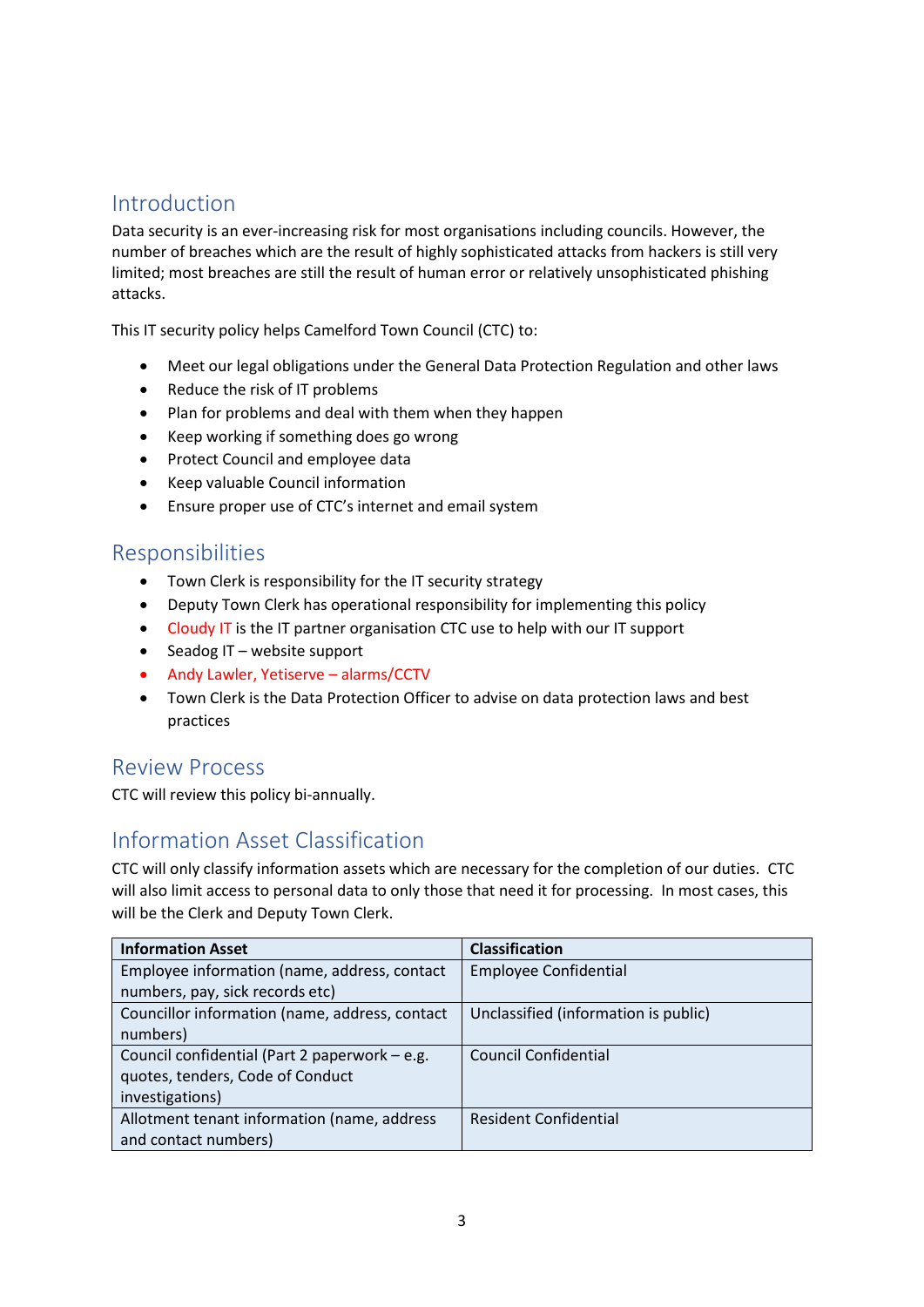The deliberate or accidental disclosure of any confidential information has the potential to harm the Council. This policy is designed to minimise the risk.

### <span id="page-3-0"></span>Access Controls

Internally, as far as possible, CTC operate on a "need to share" rather than a "need to know" basis with respect to Council confidential information. This means that our bias and intention is to share information to help people do their jobs rather than raise barriers to access needlessly.

CTC operate in compliance with the GDPR "Right to Access". This is the right of data subjects to obtain confirmation as to whether CTC are processing their data, where CTC are processing it, and for what purpose. Further, CTC shall provide, upon request, a copy of their personal data, free of charge in an electronic format.

The office of the Town Clerk and Deputy Town Clerk is secured by a door entry system. The code is only known by the Town Clerk, Deputy Town Clerk, the Library/Administration Assistant and Andy Lawler (Yetiserve).

Physical files are stored within the office of the Town Clerk and Deputy Town Clerk, and this door is also secured by a door entry system. The code is only known by the Town Clerk, Deputy Town Clerk, the Library Administrator and Andy Lawler (Yetiserve).

| <b>Employee Confidential</b> | <b>Town Clerk</b>                | Password protected           |
|------------------------------|----------------------------------|------------------------------|
|                              | Deputy Town Clerk                | computers                    |
|                              |                                  | "Staffing folder" on network |
|                              |                                  | has security restrictions    |
| Council Confidential         | <b>Town Clerk</b>                | Password protected           |
|                              | Deputy Town Clerk                | computers                    |
|                              | Mayor                            |                              |
| <b>Resident Confidential</b> | Deputy Town Clerk                | Password protected           |
| (Allotment tenants)          | Library/Administration Assistant | computer                     |
|                              |                                  |                              |
|                              |                                  |                              |

To protect confidential information, CTC implement the following access controls:

#### <span id="page-3-1"></span>Security Software

To protect our data, system and users, CTC use the following systems:

Laptop and desktop anti-malware/firewall (Websecure Premium).

Our website is hosted on servers in the UK at a secure data centre within a secure compound with razor-wire fences, 24hr security personnel, CCTC throughout and 24/7 technicians on site. Our server is kept separate from everyone else. Web Application Firewall (WAF) is always on, protecting our website with our application-specific security shield to help guard against exploits. In addition, we have installed a premium WordPress plugin that provides a wide range of security features such as:

• Brute Force Attach prevention to lock out any attempts to brute-force guess our WordPress password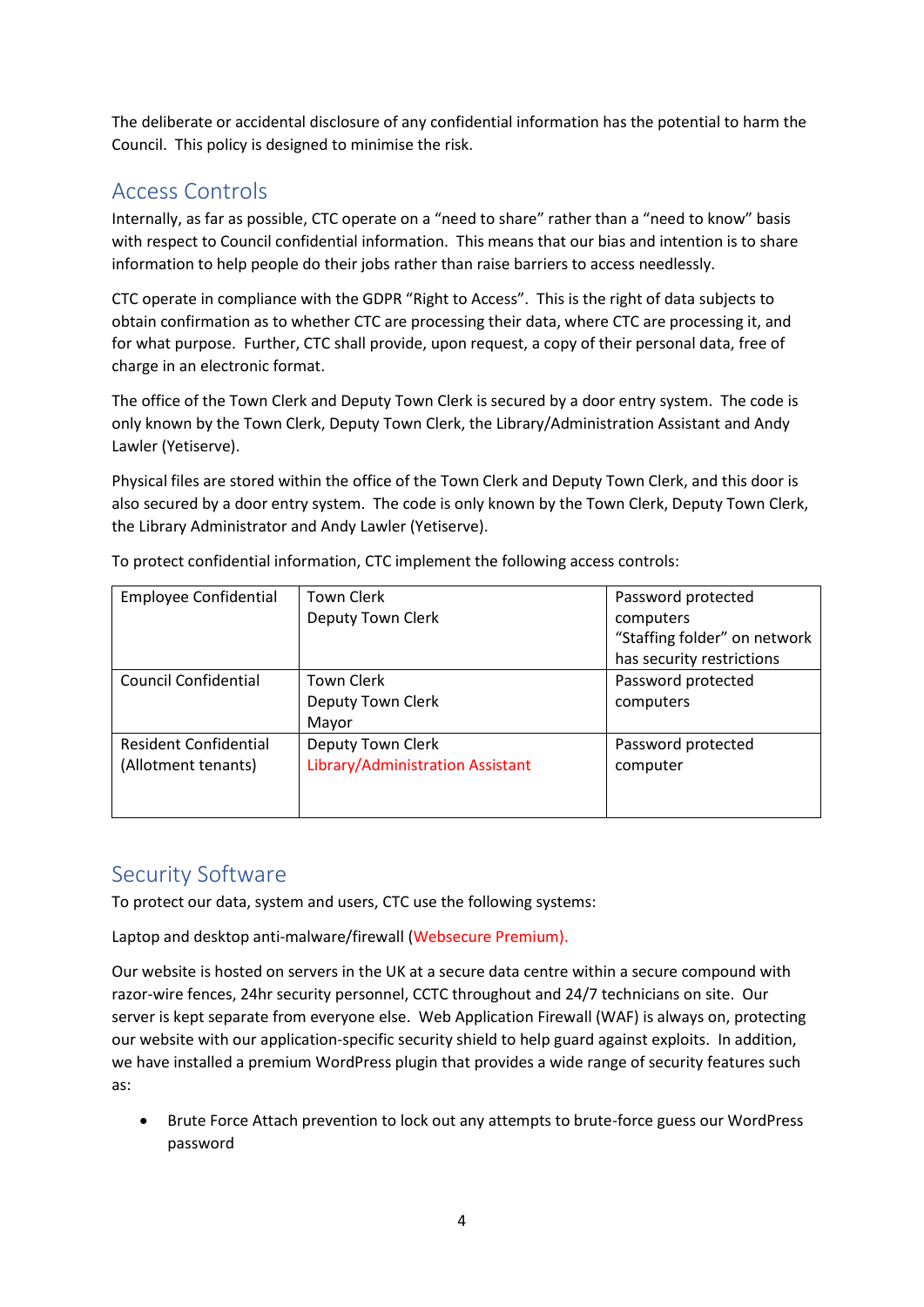- Real Time Threat defence feed protection from the latest threats, delivered as they emerge. This provides our Firewall and Scan Engine with updated firewall rules, the latest malware signature, malicious IP updates.
- Malware Scanner Scan for Malware, Bad URLs, Backdoors and DNS changes.

#### <span id="page-4-0"></span>Where Information is Stored

All documents used by the Clerk and Deputy Clerk are stored on Sharepoint: Council Data/Documents. The Clerk and Deputy Clerk have access to all files. Each computer is password protected.

#### <span id="page-4-1"></span>Email

The Council currently use Office 365 Business Premium. All Councillors have a "Camelford-tc.gov.uk" email. This is in line with GDPR requirements.

Requirements for use The following rules MUST be adhered to by all users within CTC. It is prohibited to:

- a. Send or forward emails containing libellous, defamatory, offensive, racist or obscene remarks. If employees receive an email of this sort, they must notify their Line Manager who will pass this to the Clerk if appropriate.
- b. Forward a sensitive or controversial message without acquiring permission from the sender first.
- c. Forge or attempt to forge email messages.
- d. Disguise or attempt to disguise the employee's identity when sending mail.
- e. Send email messages using another person's email address without permission.
- f. Copy a confidential message or attachment belonging to another user without permission of the originator.

## <span id="page-4-2"></span>Personal use of Internet and email – Councillors and Staff

Because CTC has access to broadband technology, usage is at a flat rate regardless of numbers of emails sent or minutes online. As a result, the organisation permits employees to use their PCs to access the internet and send/receive email for personal/developmental use where necessary. Employees wishing to use internet/email access for personal/developmental are deemed to have agreed to the following terms and conditions:

- a. This permission only applies to times OUTSIDE recorded working hours.
- b. Personal emails should be clearly marked as such in the subject line.
- c. Unless employees have specific prior permission from the Clerk, they should not give their work email address as one of their contact details for regular extracurricular/social/voluntary commitments outside work.
- d. Do NOT use a work email address for any non-work communication if there is any possibility that the recipient will be influenced (either positively or negatively) by receiving a communication from a staff member of CTC.
- e. To avoid cluttering the system with unwanted adverts or other material, please do not sign up for personal direct mail using a work email address. For example, if employees have used the internet (in their own time) to buy goods or services, and are invited to subscribe to 'news of other products' please click 'no' or provide a home email address as the point of contact.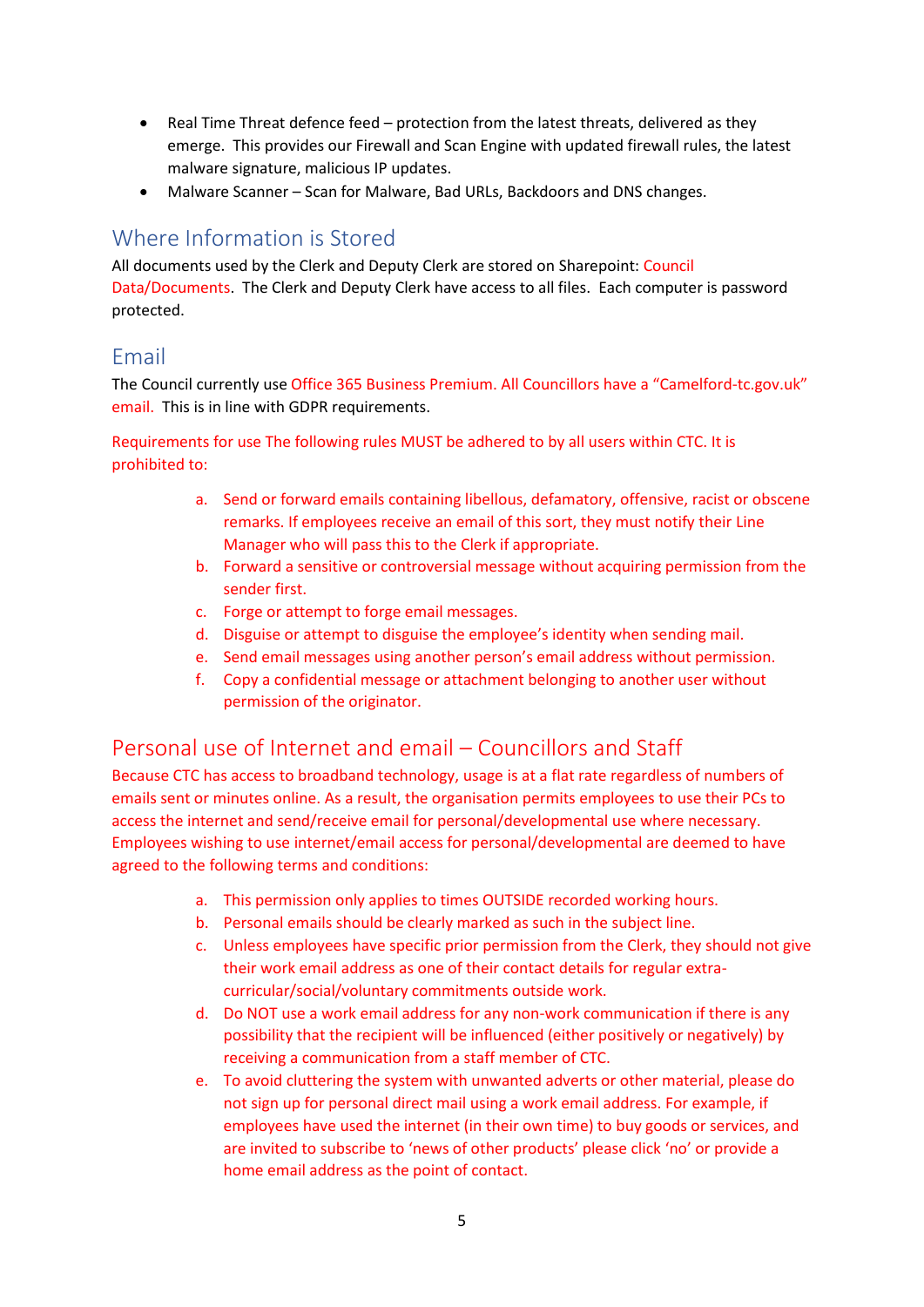- f. When sending personal emails, employees should show the same care as when sending work-related emails.
- g. Jokes or humorous articles are often received from individuals outside the organisation. Users must consider whether anyone is likely to take offence if you pass material on. Passing on offensive material via the work system is a disciplinary matter and may result in legal action or termination of employment. If any doubt, don't do it! Abuse of this permission will be regarded as a disciplinary offence and will be subject to action laid out in the policies on code of conduct and elsewhere. Abuse of Internet/email access could include, but is not limited to:
- h. Accessing inappropriate web sites;
	- i. Downloading or distributing obscene, offensive, or indecent material;
	- ii. Using language or behaviour likely to bring CTC into disrepute;
	- iii. Using CTC's official role/status for personal gain;
	- iv. Using CTC's role/status to support a specific political or issue-based campaign;
	- v. Using the equipment to contribute to fraud; and
	- vi. Using or passing on privileged or confidential information. The personal use of email or Internet access must be completely in accordance with the range of provisions in the current Code of Conduct.

#### <span id="page-5-0"></span>Legal Risks

Email is a business communication tool and users are obliged to use this tool in a responsible, effective and lawful manner. While email seems to be less formal than other written communication, the same laws and guidelines apply. Users should be aware of the legal risks of email:

If employees send or forward emails with any libellous, defamatory, offensive, racist or obscene remarks, both employee and CTC can be held liable. In addition, it may be considered to have been an infringement of the disciplinary procedure.

If employees unlawfully forward confidential information, the employee and CTC can be held liable.

If employees unlawfully forward or copy messages without permission, the employee and CTC can be held liable for copyright infringement.

If the employee knowingly send an attachment that contains a virus, the employee and CTC can be held liable. Please follow the guidelines in this policy to minimise the legal risks to employees and CTC. If any user disregards the rules set out in this policy, the user will be fully liable and CTC will disassociate itself from the user as far as legally possible.

Before forwarding any emails, you should inform the originator to whom you intend to forward the email and for what purpose. If the email has been sent by a resident who would like to have the email included in correspondence at the next meeting, you should inform the resident that the email will be sent to all Councillors and will be in the public domain. The email address will be redacted and the sender should be advised of this.

Should any member of staff or Councillor receive a suspicious email, they should advise the Town Clerk immediately and are advised not to open the email or attachments.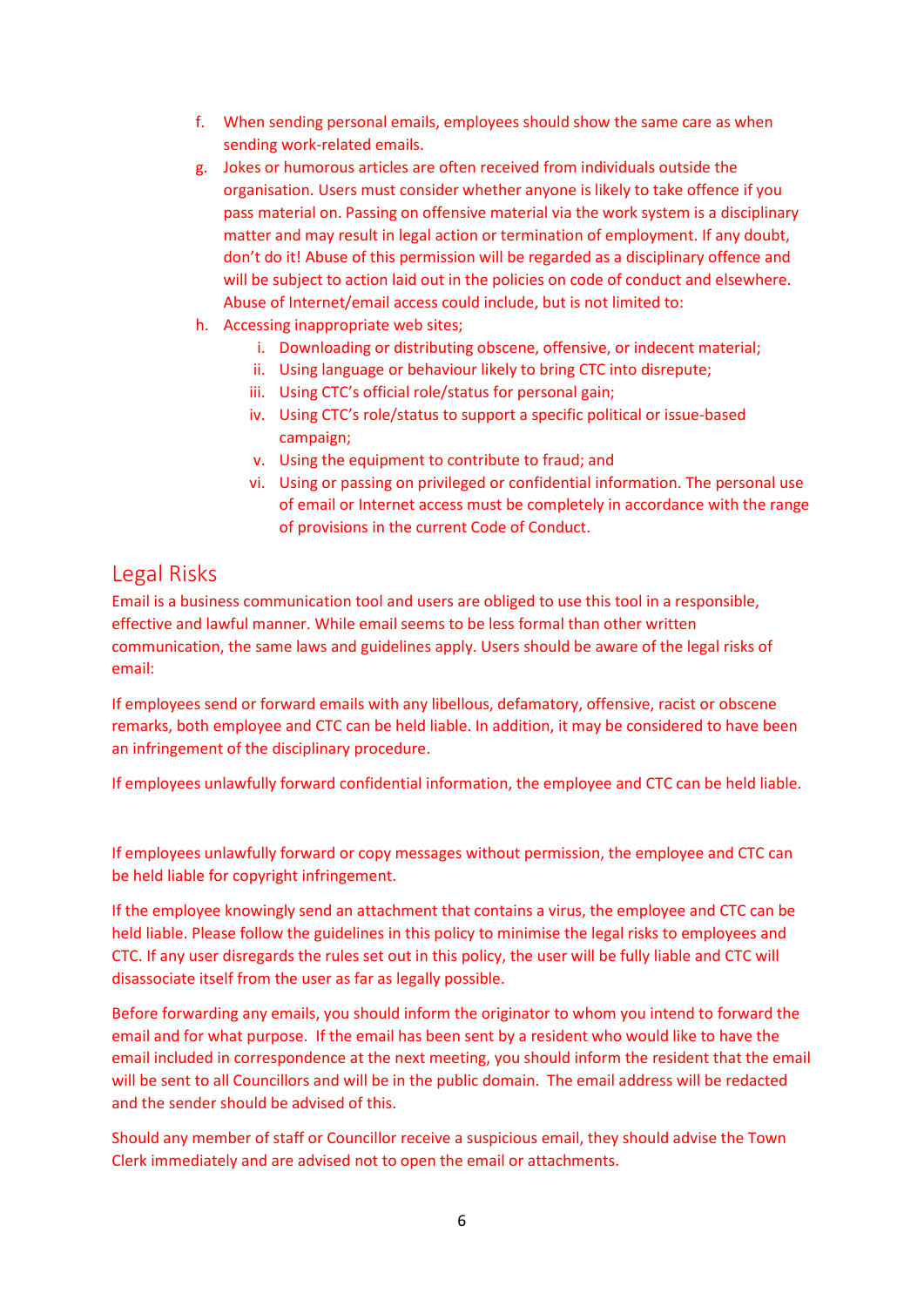### <span id="page-6-0"></span>Electronic Signature and Disclaimer

Employees must ensure that their electronic signature is set up in the following format to appear on outgoing emails:

> Name Job Title Telephone number Details of working hours (if part-time)

#### <span id="page-6-1"></span>Employees/Councillors Joining and Leaving

When a new employee joins CTC, CTC will add them to our secure email system. Town Clerk and Deputy Town clerk roles will also have full access to the Public Documents files. New Councillors will be added to our secure email system.

CTC will provide training to new employees and support for existing staff to implement this policy. This includes an initial introduction to IT security, covering the risks, basic security measures, CTC policies and where to get help.

## <span id="page-6-2"></span>Employee and Councillor responsibilities

Effective security is a team effort requiring the participation and support of every employee and Councillor. It is the responsibility of employees and Councillors to know and follow these guidelines.

**Individuals are personally responsible for the secure handling of confidential information that is entrusted to them. They may access, use or share confidential information (e.g. Part 2 paperwork, personal information) only to the extent it is authorised and necessary for the proper performance of their duties. Individuals are responsible for prompt reporting of any theft, loss, unauthorised disclosure of protected information or any breach of this policy to the Town Clerk.**

### <span id="page-6-3"></span>Protecting your own device(s)

It is also your responsibility to use your personal devices (computer, phone tablet etc.) in a secure way. However, CTC will provide training and support to enable you to do so (see below). At a minimum:

- Remove software that you do not use or need from your computer.
- Update your operating system and applications regularly.
- Keep your computer firewall/antivirus switched on.
- Store files in Council storage locations (Council Data) so that is backed up properly and available in an emergency. For those Councillors using personal computers/laptops, CTC advise that you password protect your Council correspondence.
- Understand the privacy and security settings on your phone and social media accounts.
- Have separate user accounts for other people, including other family members, if they use your computer. Ideally, keep your work separate from any family or shared computers.
- Make sure your computer and phone logs out automatically after 15 minutes and requires a password to log back in.
- If you need to go away from your desk, log out.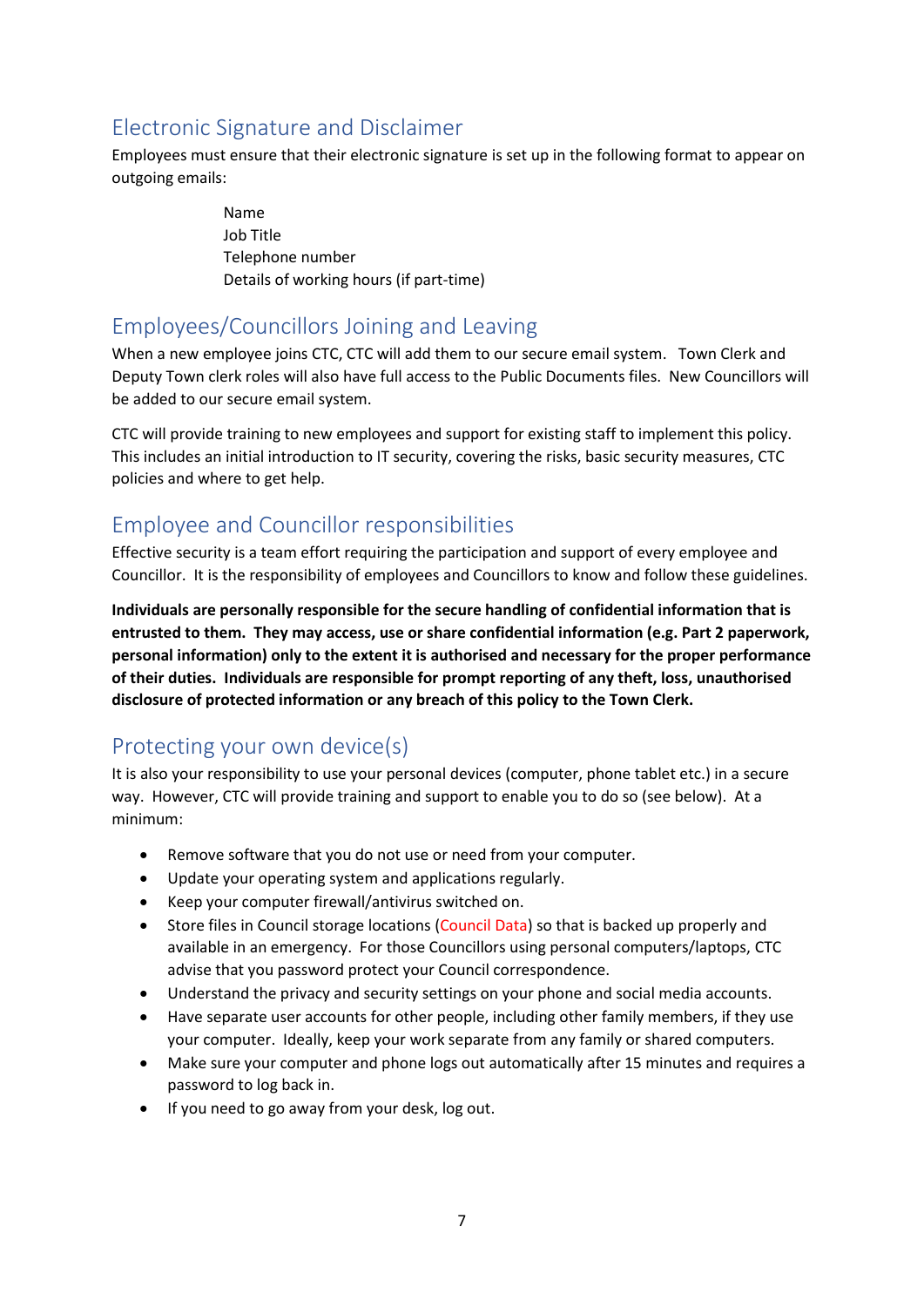## <span id="page-7-0"></span>Downloading and Importing Files and Software

Employees must download files only onto those PCs with virus checking software and should check how long downloads will take. If in doubt, employees should check with their Line Manager. Employees must exercise extreme care when receiving emails with attachments from third parties – particularly unidentified third parties – as these may contain viruses. Data from memory sticks, CDs, and other external devices must only be viewed on PCs with appropriate virus checking software. If in any doubt about whether it is safe and permissable to use these devices, employees should ask their line manager

## <span id="page-7-1"></span>Public Wifi

A public Wi-Fi does not necessarily provide a secure connection to the internet. Risks include:

#### *Man in the Middle attacks*

One of the most common threats on these networks is called a Man in the Middle (MitM) attack. Essentially, a MitM attack is a form of eavesdropping. When a computer makes a connection to the Internet, data is sent from point A (computer) to point B (service/website), and vulnerabilities can allow an attacker to get in between these transmissions and "read" them. So what you thought was private no longer is.

#### *Unencrypted networks*

Encryption means that the messages that are sent between your computer and the wireless router are in the form of a "secret code," so that they cannot be read by anyone who doesn't have the key to decipher the code. Most routers are shipped from the factory with encryption turned off by default, and it must be turned on when the network is set up. If an IT professional sets up the network, then chances are good that encryption has been enabled. However, there is no surefire way to tell if this has happened.

#### *Malware distribution*

Thanks to software vulnerabilities, there are also ways that attackers can slip malware onto your computer without you even knowing. A software vulnerability is a security hole or weakness found in an operating system or software program. Hackers can exploit this weakness by writing code to target a specific vulnerability, and then inject the malware onto your device.

#### *Snooping and sniffing*

Wi-Fi snooping and sniffing is what it sounds like. Cybercriminals can buy special software kits and even devices to help assist them with eavesdropping on Wi-Fi signals. This technique can allow the attackers to access everything that you are doing online — from viewing whole webpages you have visited (including any information you may have filled out while visiting that webpage) to being able to capture your login credentials, and even being able to hijack your accounts.

#### *Malicious hotspots*

These "rogue access points" trick victims into connecting to what they think is a legitimate network because the name sounds reputable. Say you're staying at the Camelford Inn and want to connect to the hotel's Wi-Fi. You may think you're selecting the correct one when you click on "Cam Inn," but you haven't. Instead, you've just connected to a rogue hotspot set up by cybercriminals who can now view your sensitive information.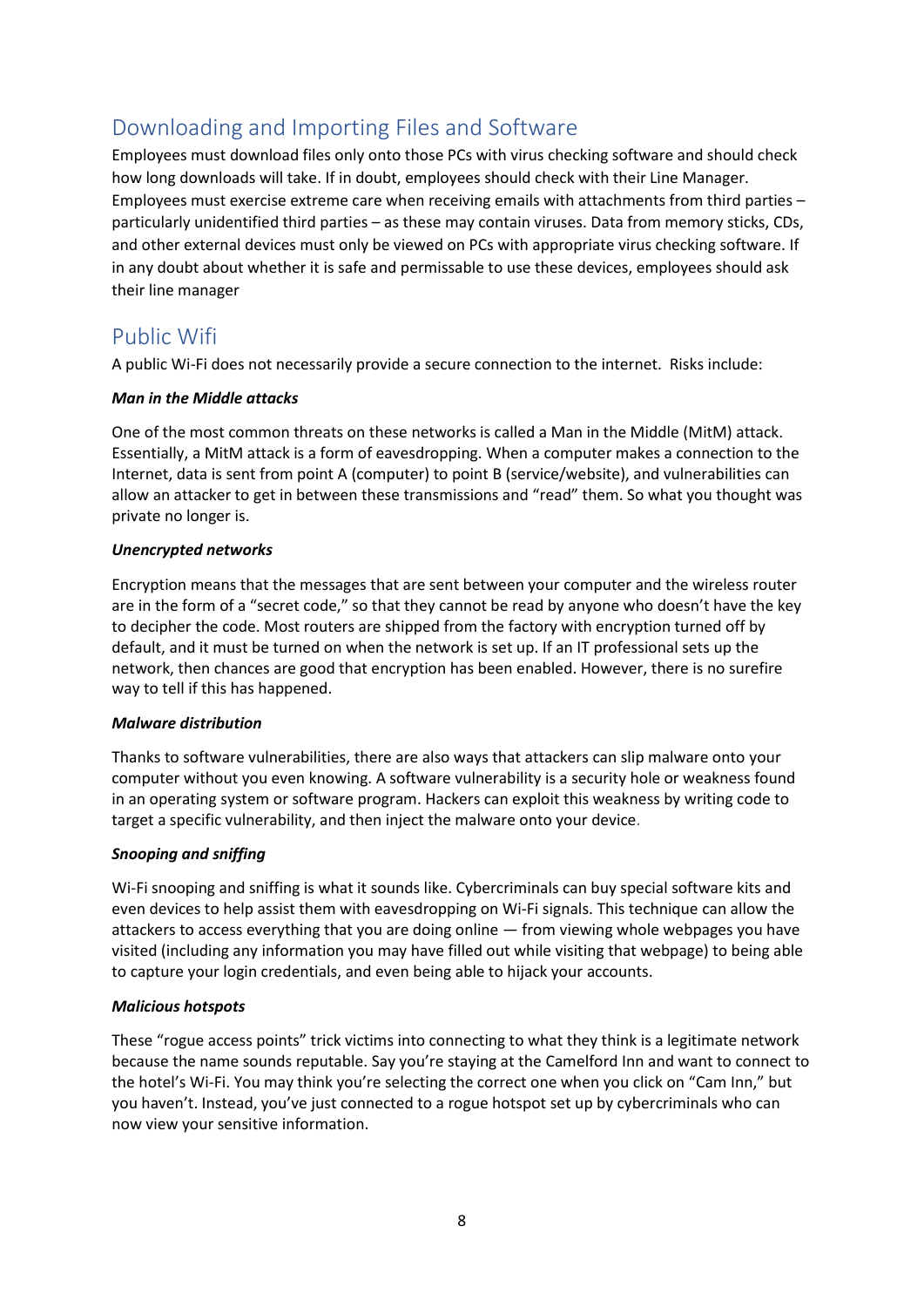## <span id="page-8-0"></span>How to stay safe on public Wi-Fi

The best way to know your information is safe while using public Wi-Fi is to use a virtual private network (VPN), like Norton WiFi Privacy, when surfing on your PC, Mac, smartphone or tablet. However, if you must use public Wi-Fi, follow these tips to protect your information.

#### *Don't:*

- Allow your Wi-Fi to auto-connect to networks
- Log into any account via an app that contains sensitive information. Go to the website instead and verify they are using HTTPS before logging in
- Leave your Wi-Fi or Bluetooth on if you are not using them
- Access websites that hold your sensitive information, such as such as financial or healthcare accounts
- Log onto a network that isn't password protected

*Do:*

- Disable file sharing
- Only visit sites using HTTPS
- Log out of accounts when done using them
- Use a VPN, like Norton WiFi Privacy, to make sure your public Wi-Fi connections are made private

## <span id="page-8-1"></span>Camelford Town Council/Cornwall Council Wifi

CTC have wifi which is secured, as well as Cornwall Council wifi for library users. These are both secure and regularly tested.

#### <span id="page-8-2"></span>Password Guidelines

- Change default passwords on computers, phones and all network devices regularly
- Don't share your password with other people.
- Don't write down passwords next to computers and phones
- Use strong passwords
- Don't use the same password for multiple critical systems

### <span id="page-8-3"></span>Be Alert to other security risks

- While technology can prevent many security incidents, your actions and habits are also important.
- Use extreme caution when opening email attachments from unknown senders or unexpected attachments from any sender.
- Be on guard against social engineering, such as attempts by outsiders to persuade you to disclose confidential information, including employee or Council confidential information.
- Be wary of fake websites and phishing emails. Don't click on links in emails or social media.
- Use social media, including personal blogs, in a professional and responsible way, without violating Council policies or disclosing confidential information.
- Take particular care of your computer and mobile devices when you are away from home or out of the office.